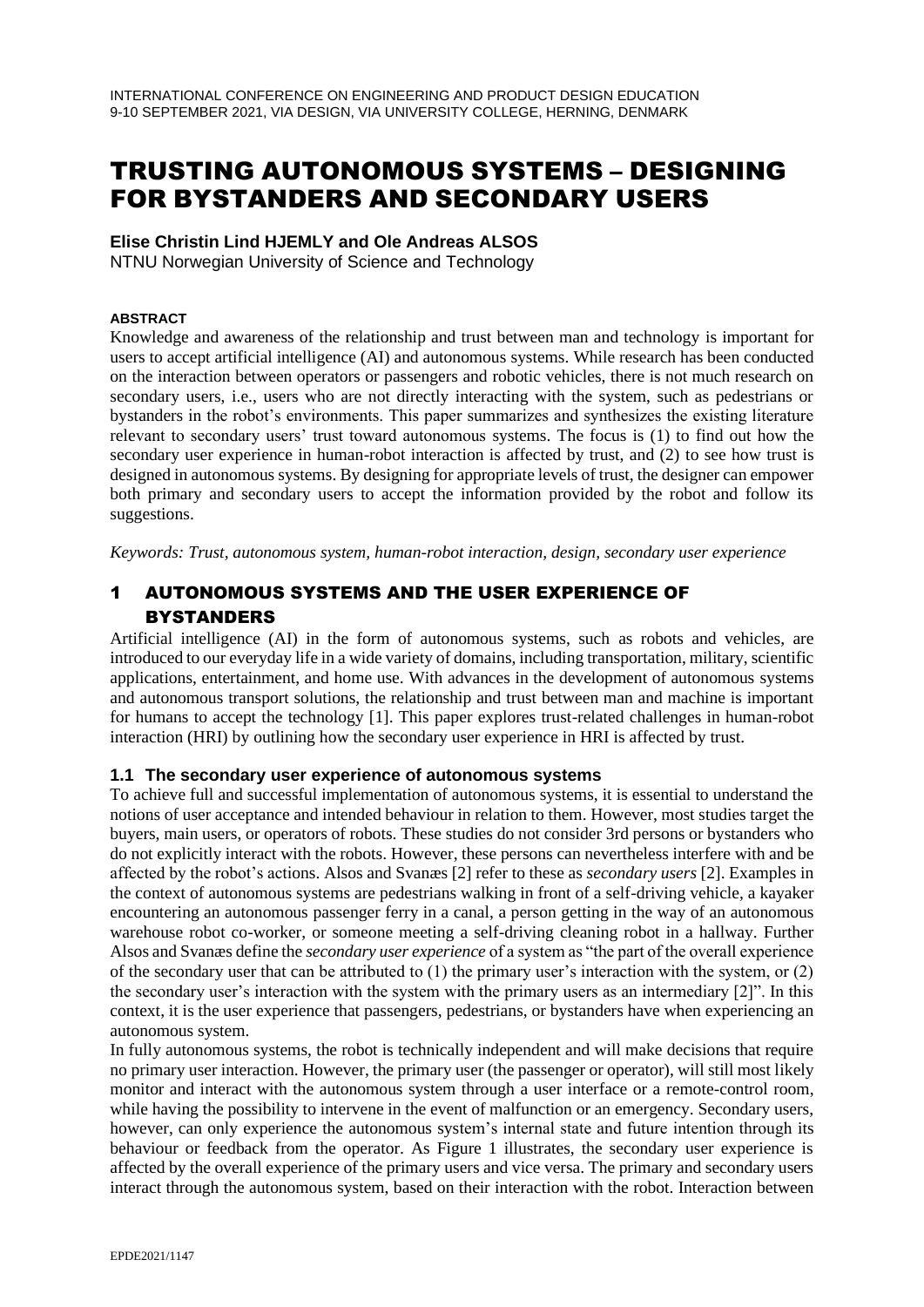the autonomous system and the secondary users could take place via external features indicating that the pedestrian should cross the road or not, or by the pedestrian signalling to the autonomous systems that they want to cross. Actions taken by either the robotic system or the primary or secondary user will affect the co-experience, which is the user experience created in social interaction with the presence of a system or product [3].



*Figure 1. The solid arrows indicate direct interaction, while the dotted arrow indicates indirect interaction (adapted for autonomous systems from [1])*

## **1.2 The importance of the secondary user experience**

Before crossing the street, pedestrians tend to look for eye contact or any form of human communication with drivers. A study conducted by Lin et al [4] on the interaction between drivers and pedestrians at signalized intersections demonstrated that pedestrians feel more comfortable when they can interact with drivers before crossing a road. However, in the case of pedestrian-autonomous vehicle interaction, the interaction is between the robotic vehicle and the pedestrian. This could cause confusion since the robotic vehicle's design would probably be very similar to the current vehicle design, or, as in the case of self-driving cars, give the driver the opportunity to engage and disengage the autonomous system. This means that with the current seating arrangement, one could end up with a passenger in the conventional driver's seat. Unless the vehicle provides the pedestrian with adequate information, the pedestrian could become confused about whether to interact with the vehicle or the person.

In line with the study by Alsos and Svanæs [2], the co-experience will have an impact on the overall experience of a system. Based on the robot's features and communication skills, the primary and secondary users can make choices affecting the co-experience. For instance, if a pedestrian is unsure about whether to interact with the car or the passenger sitting in the driver's seat, the pedestrian could cross the road at the wrong time, creating dangerous scenarios. Today, robotic vehicles are programmed to stop immediately if something appears in front of their sensors. This sudden stop could affect both the passenger experience and their trust in the system, while at the same time lead to a possible accident with surrounding vehicles. Moreover, as stated by Wickens [5], humans are less forgiving of mistakes made by robots than by humans. This could again affect user trust and the willingness of the customer to buy or use the product.

# 2 DESIGNING FOR TRUST

In human-robot interaction (HRI), trust is considered essential in establishing and maintaining appropriate use and expectations, as it is closely associated with persuasiveness. Trust can directly affect people's willingness to accept the information communicated by the robot and to follow its suggestions [5]. Trust in HRI is closely related to research conducted on trust in automation in general. Although there are several studies on trust and automation [6-8], previous research on interaction between pedestrians and vehicles is based primarily on behaviour that involves traditional human-driven vehicles. More recent research, however, has started to explore pedestrian interaction with autonomous vehicles [9-11]. Nevertheless, few studies have focused on why it is important to design for trust for the secondary users in other fields, such as the interaction between workers and robots in a warehouse, or patients and robotic doctors/nurses in a hospital.

## **2.1 Three layers of trust**

For automated systems, Marsh and Dibben [12] identify trust as something based on three factors – *dispositional trust*, *learned trust*, and *situational trust*. Dispositional trust represents the individual's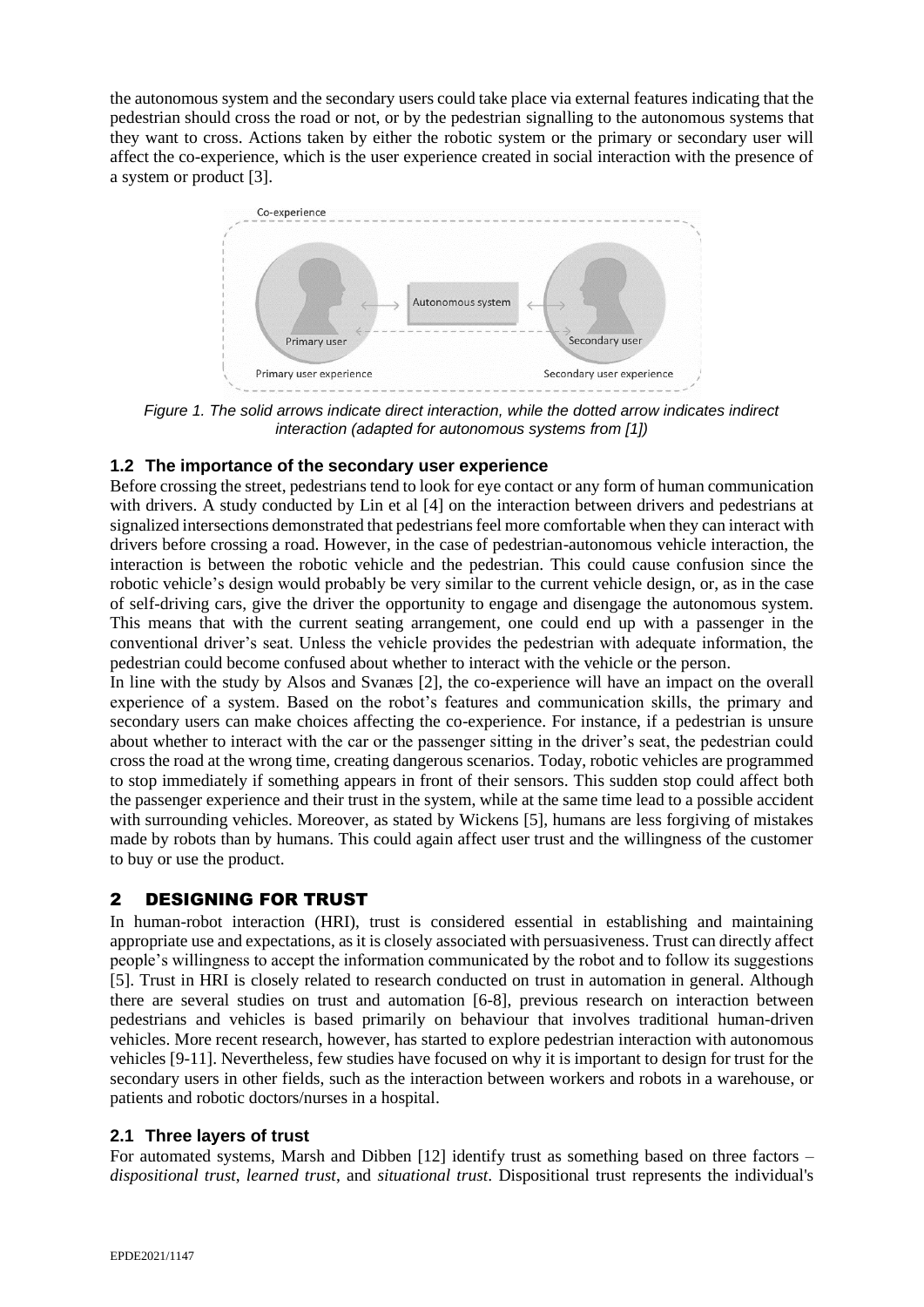tendency to rely on automation, situational trust depends on the specific context the person finds themselves in, while learned trust is based on previous experience with a product or system. In other words, trust varies depending on the user's personality, background, experience, and the context-of-use. This makes trust an individual experience that will differ from person to person, making it a difficult factor to measure.

Based on Marsh and Dibben's [12] three layers of trust, Hoff and Bashir [6] created a theoretical model for automatic systems. Their study indicates three main factors for building trust between an operator and robot: *Initial trust*, *dynamic trust* and *situational trust*. Initial trust can directly affect both the dynamic trust and the performed human actions, as shown in Figure 2. Action performed by the secondary user affects action performed by the robot, which again affects the operator. How the robot chooses to respond and communicate its intentions based on the human actions, will in turn affect the dynamic trust. At the end of the interaction, the dynamic trust will transfer to existing knowledge and experience about the system.

With the correct use and understanding of the factors in Figure 2, one will be able to design for the right amount of trust. The right amount of trust could again lead to a better match between the expected and actual outcome, which in turn will contribute to a user experience that promotes feelings of security, safety and predictability. This will influence both the user experience, the secondary user experience and the shared co-experience.



*Figure 2. Factors that affect trust before and during interaction with robots. The authors' interpretation on Hoff and Bashir's' research, and how it can be translated to secondary users*

## **2.2 Misuse and disuse**

The relationship between robots with human-like qualities and trust is uncertain, but research demonstrates that humans tend to trust robots in the same way they trust other humans. This can lead to people underestimating or overestimating the risk associated with the robots' decisions and actions in the form misuse (over-trusting) or disuse (under-trusting), which can lead to negative consequences [7,13, 14]. The less an individual trusts a robot, the faster they will intervene as it progresses towards the completion of the task [15].

There have been several serious accidents due to misplaced trust in automatic systems. An example is the Costa Concordia cruise ship disaster in 2012 which killed 32 passengers and may have been a result of the captain handing over the ship's navigation system in favour of manual control due to lack of trust in the technology [16]. A more recent accident resulted in the first pedestrian death associated with selfdriving technology [17]. The autonomous taxi was a test vehicle with a safety operator behind the wheel. Several factors are thought to have played a role in the accident, but excessive trust in the system could have led the driver to allow himself to watch a video on his phone instead of monitoring the car.

Automated systems are still in the testing phase, which increases the likelihood of more accidents. Although AI-based technologies must provide adequate guarantees to minimize the risk of harm, current regulations cannot completely exclude the possibility of damage resulting from the operation of these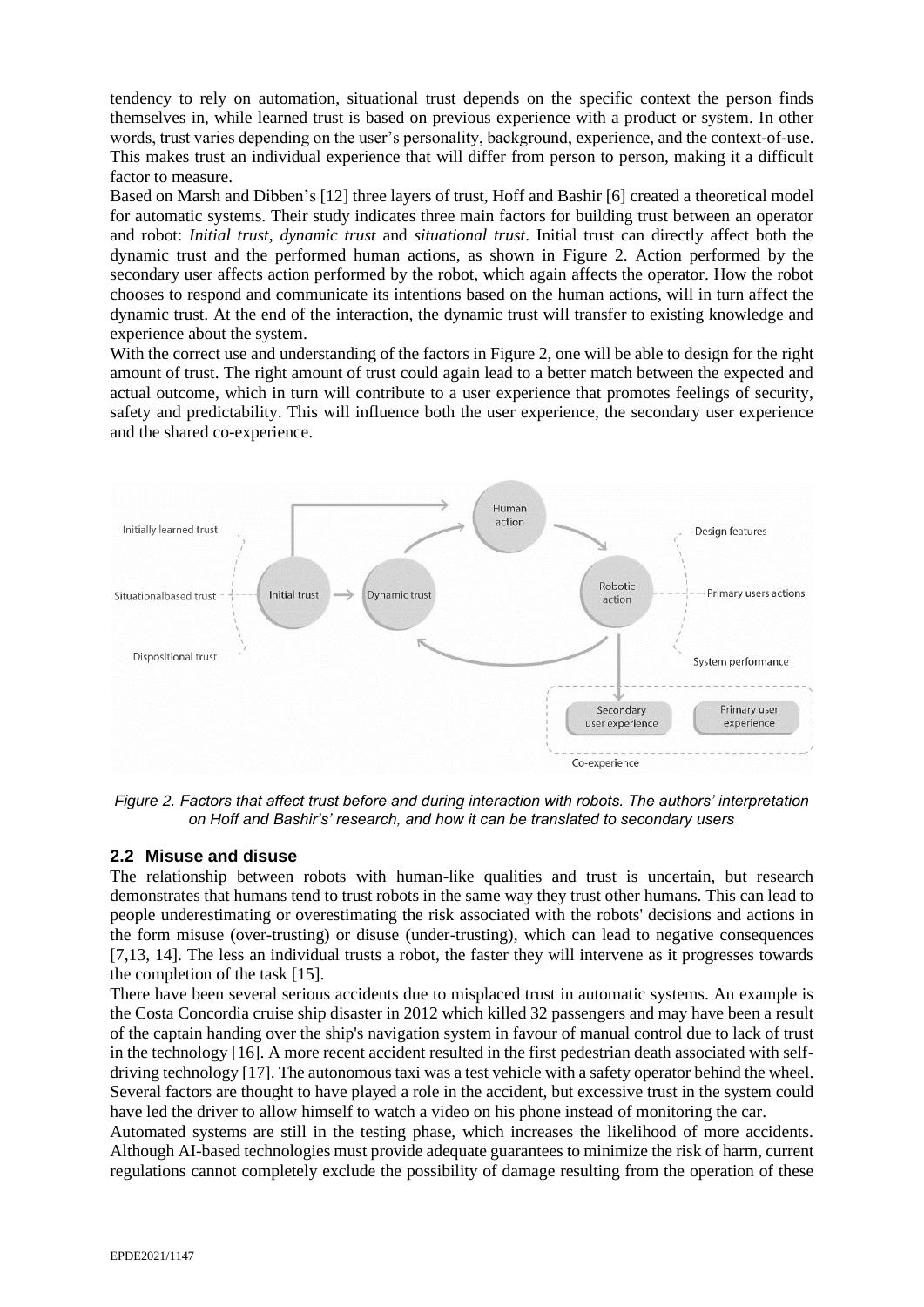technologies. As stated in *Liability for AI and other new digital technologies* [18], such technologies are characterized by complexity, modifications through updates or self-learning during operation, limited predictability, and vulnerability to cybersecurity threats. One thing is the factors making it more difficult to claim compensation for victims, another that it makes it significantly more important to design for the right amount of trust. By creating an understanding of the product being under development and training, one can create an expectation which correspond to the result. Designing for the right amount of trust is a crucial part of the challenges when designing for new services such as robots and should be given more thought during the design process.

# 3 ROBOTS AND THE ROLE OF THE DESIGNER

How do we create meaningful experiences of autonomous systems that leaves users feeling in control, and respect their values, goals, and attention? As shown in Figure 2, trust is dependant on the dispositional qualities of the user and the situation the user and robot is in, creating the need for different guidelines for different kinds of robots and systems. Robots having social interactions with humans, such as healthcare/care-taker robots, could benefit a more human-likeness approach due to the ability of establishing deeper connections with users [19]. On the other hand, robots used in industries could benefit having a machine-like design since it gives the feeling of higher levels of responsibility, possibly preventing misconceptions about the intelligence of the robot [20]. In any case, humanness can be added in the movement, appearance, sound, verbal communication, and non-verbal communication. However, human characteristics should be handled cautiously in the design process, as people anthropomorphize rather quickly [19].

A general rule is the need for a balance between the seamlessness of the interaction with the need for transparency of the AI system. In the case of non-humanoid robots, this means that secondary users are left with analysing cues such as lights, sounds, movements, and looks, in addition to analysing their environments. In other words, designing for trust is a way of designing how the robot is communicating with the world.

## **3.1 Trust as a part of the design process**

For an automated system to work well, both primary and secondary users must be included and considered in the development process. Involving those who must deal with the future system in the design process creates better user interactions [21] and helps to optimize HRI and minimize human error [22]. Designers are trained to focus on the human in a technological system and play an important role as an intermediary between technology and psychology. However, trust is dynamic, and autonomous systems are constantly evolving, making it important to be flexible and efficient. Although designers are trained to handle future unknown problems, using different tools such as system-oriented design, design thinking and human centred design, are we using them on the right things?

While designers have limited influence in the actions of organizations for which they work, they can raise awareness of social responsibility within a company and make their voices heard. As very few products are designed and built alone, awareness of secondary users can be brought into cross disciplinary teams. One way of ensuring responsible innovation is by using The British Standards Institution's framework [23], including elements companies should consider when introducing new products, services, or processes to market. While this framework brings into the attention the importance of societal and environmental elements, and the requirement of engaging stakeholders such as end-users, it lacks the awareness of the secondary users. Both primary and secondary users must be recognized as individuals with needs, but still be part of a coherent and functional system. As people have different needs, and trust is personal, it is important to have an approach that can understand this complexity. Knowing what the different users need for information, and how to present it, creates better interaction between humans and machines and prevents disuse and misuse. Designers need to not only learn about how to design for trust, but how to design for the right amount of trust.

#### **3.2 Communicating autonomous systems intention to secondary users through external features**

Trust is reflected on how the autonomous system is communicating and interpreted by the world, making external features important in ensuring secondary user trust. The challenge lies in the ability to communicate the desired information to different kinds of users, regardless of their physical abilities, background and/or cultures. A survey from Deb et al. on interaction between pedestrians and drivers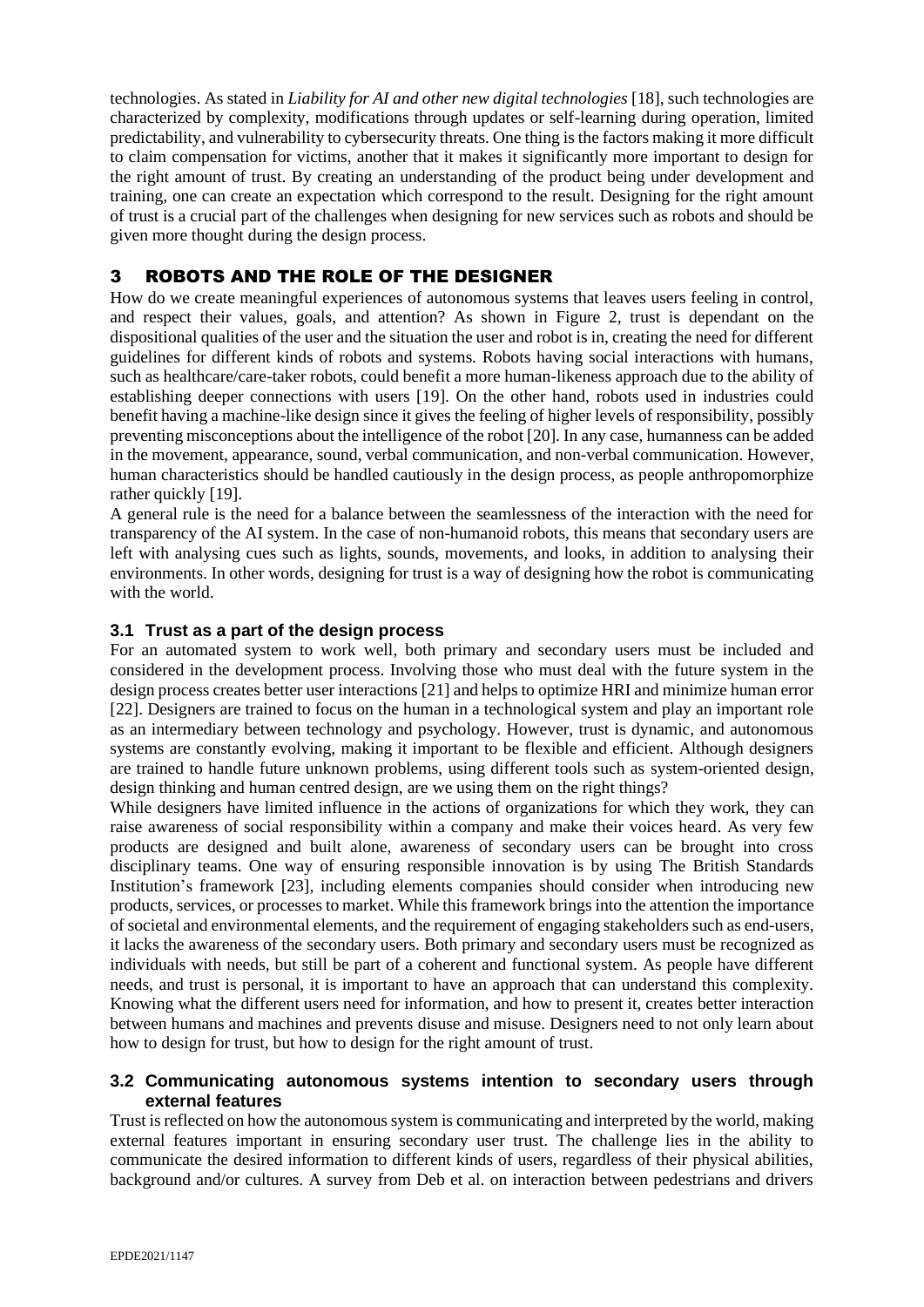indicated that pedestrians preferred visual signs, such as lights and screens, to indicate the vehicle's intention to stop at a crosswalk [24]. Following the study, several researchers and studies have proposed different strategies and design features to ensure the safety of pedestrians in HRI. One of those being 'Blink' from The Imperial College of London and the Royal College, allowing a two-way communication recognizing the pedestrians hand gestures to stop or keep moving [25]. However, this relies heavily on the pedestrians' learned trust and their ability to make hand gestures. On the other hand, proposals such as Simcons' prototype 'smiling car' [26], emphasizes/relies on the use of sight where the robotic vehicle will light up in a smile to indicate that the car will stop, and the pedestrian can cross the road. Since future autonomous systems will operate in public places among other technological systems, humans and animals, the systems do not only have to speak to each other but ensure a universal design able to communicate in similar manners to reduce the changes of confusion.

## **3.3 Trust as part of the Design Education**

The traditional user interface through screens and physical buttons and knobs will go through a transformation with the introduction of autonomous systems and robots. This will require a different take on design education. As we have argued above, trust is an important aspect of the interaction between users and AI-based technologies. A designer needs to understand how to design for trust in AIsystems and robots through means such as lights, sound, movement, non-verbal and verbal communication, etc. This must be an important part of the designer's curriculum.

Even though we might not know what kind of autonomous systems and robots the future will bring, we do know that they will interact and operate among humans. To create a more humane future, we need a design education with humans in mind. This includes the understanding of the bigger picture; how the use of autonomous systems/technology has financial, ecological, and social consequences, and how psychological elements such as trust plays an important role in the user acceptance of autonomous systems.

## 4 CONCLUDING REMARKS

A fully autonomous system is technically independent, but still – as in the case of robotic vehicles – depends on people's trust to function properly, both primary users (i.e., operators), and secondary users (i.e., pedestrians). Appropriate design features need to be developed to ensure secondary user trust, and scientific evaluation of their effectiveness must be carried out. Trust in autonomous systems will improve if humans understand how robots are going to behave in their presence, for example by communicating actions through external features such as movement, appearance, sound, verbal and nonverbal communication. By designing for the right amount of trust, one can prevent users from getting the impression that the system works better than it does, which can have a negative effect on user experiences and in the worst-case lead to dangerous situations. With the right amount of trust, humanrobot interactions will improve, thus making the system more understandable and safer, while reducing human error for both primary and secondary users.

#### **REFERENCES**

- [1] Freedy A., Devisser E., Weltman G., and Coeyman N. Measurement of trust in human-robot collaboration. In, *International Symposium on Collaborative Technologies and Systems,* Orlando, May 2007.
- [2] Alsos O. A. and Svanæs D. Designing for secondary user experience. In INTERACT 2011: Human-Computer Interaction, part IV, pp 84-91.
- [3] Battarbee K. Defining Co-Experience. In *Proceedings of DPPI*. ACM, New York, June 2003.
- [4] Lin P. S., Wang Z., Guo R. and Kourtellis A. A pilot study on interactions between drivers and pedestrian features at signalized intersections – using the SHRP2 naturalistic driving study data. In *Proc. 11th Asia Pac. Transp. Develop. Conf. 29th ICTA Annu. Conf.,* 2016, pp. 70-77.
- [5] Wickens C. D., Lee J., Gordon-Becker S., and Liu Y. D. (2004). An introduction to human factors engineering. Pearson Education International, 2004 (Pearson, Upper Saddle River, NJ).
- [6] Hoff K. A. and Bashir M. Trust in Automation: Integrating Empirical Evidence on Factors That Influence Trust. In Human Factors: The Journal of the Human Factors and Ergonomics Society, September 2014, pp. 407–434.
- [7] Lee J. D. and See K. A. Trust in automation: Designing for appropriate reliance. In Human Factors: The Journal of the Human Factors and Ergonomics Society, volume 46, March 1, 2004,